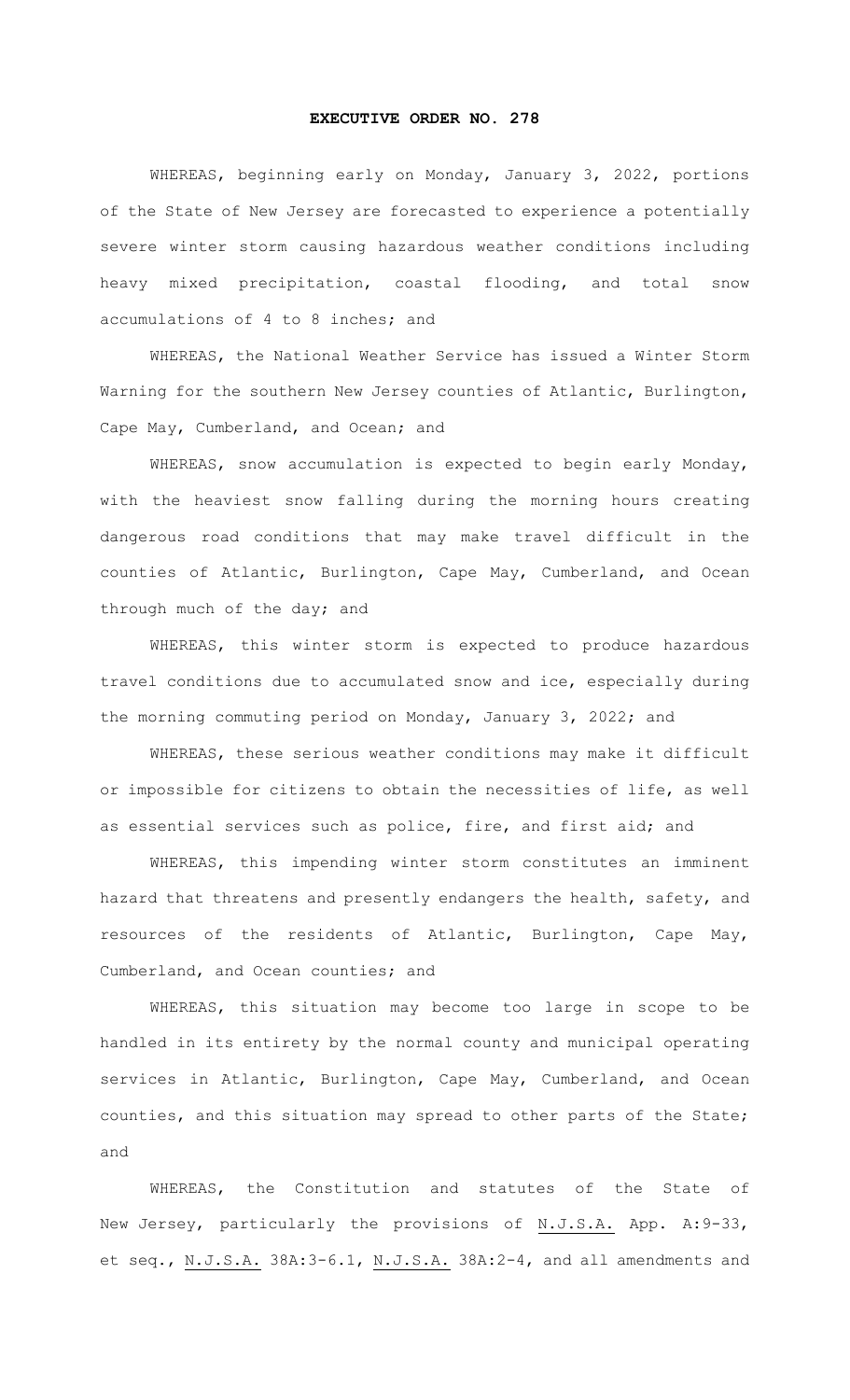supplements thereto, confer upon the Governor of the State of New Jersey certain emergency powers;

NOW, THEREFORE, I, PHILIP D. MURPHY, Governor of the State of New Jersey, in order to protect the health, safety, and welfare of the people of the State of New Jersey DO DECLARE and PROCLAIM that a State of Emergency exists in the counties of Atlantic, Burlington, Cape May, Cumberland, and Ocean, effective at 9:00 p.m. on January 2, 2022, and I hereby ORDER and DIRECT the following:

1. I authorize and empower the State Director of Emergency Management, who is the Superintendent of State Police, to implement the State Emergency Operations Plan and to direct the activation of county and municipal emergency operations plans, as necessary, and to coordinate the recovery effort from this emergency with all governmental agencies, volunteer organizations, and the private sector.

2. I authorize and empower, in accordance with N.J.S.A. App. A:9-33, et seq., as supplemented and amended, the State Director of Emergency Management, who is the Superintendent of State Police, through the police agencies under his control, and with consideration of any Administrative Order issued by the Commissioner of the Department of Transportation (the "Commissioner"), to determine and control the direction of the flow of vehicular traffic on any State or interstate highway, municipal or county road, and any access road, including the right to detour, reroute, or divert any or all traffic and to prevent ingress or egress from any area that, in the State Director's discretion, is deemed necessary for the protection of the health, safety, and welfare of the public, and to remove parked or abandoned vehicles from such roadways as conditions warrant.

3. I authorize and empower the Attorney General, pursuant to the provisions of N.J.S.A. 39:4-213, acting through the Superintendent of State Police, and with consideration of any Administrative Order issued by the Commissioner, to determine and

2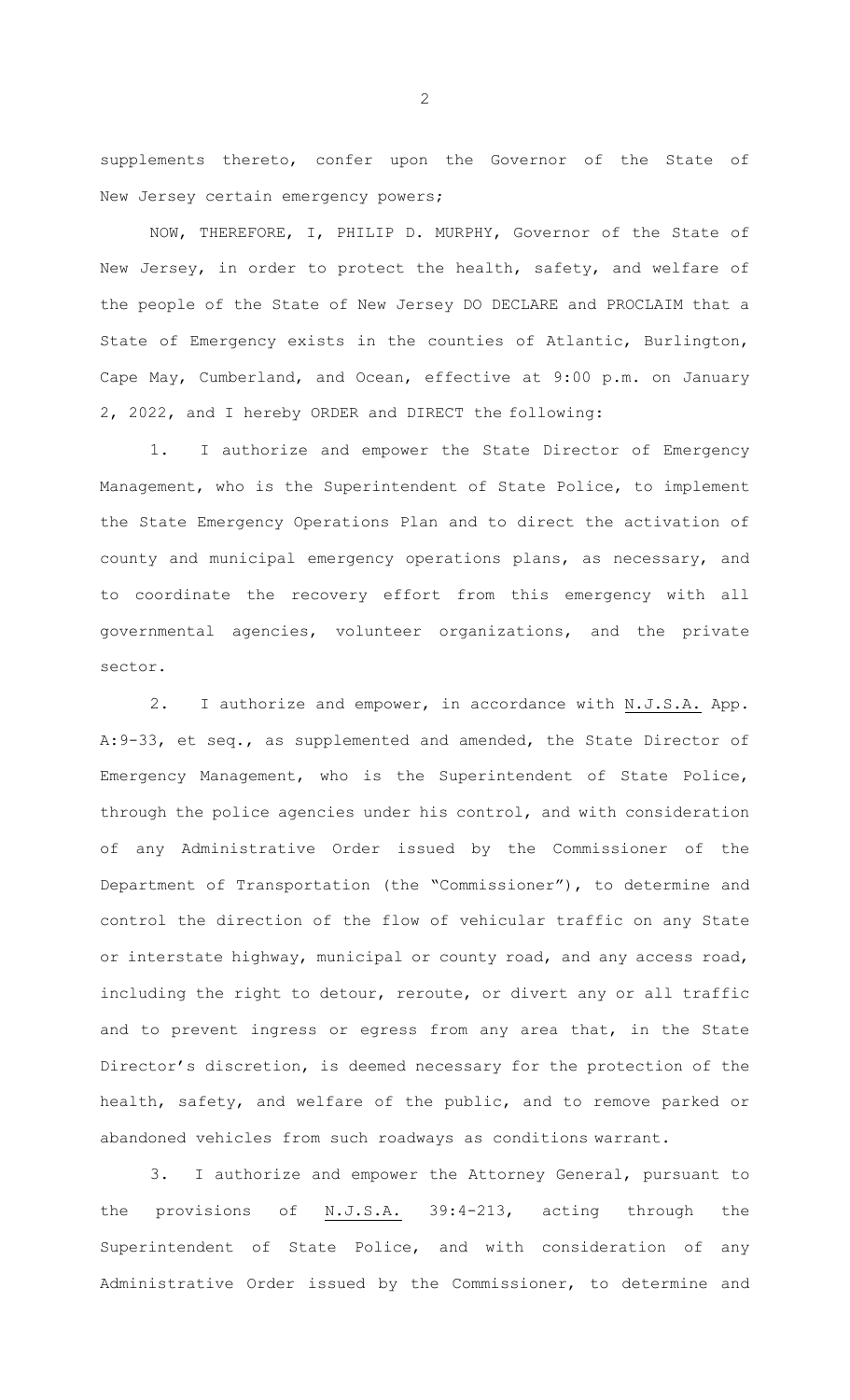control the direction of the flow of vehicular traffic on any State or interstate highway, municipal or county road, and any access road, including the right to detour, reroute, or divert any or all traffic, to prevent ingress or egress, and to determine the type of vehicle or vehicles to be operated on such roadways. I further authorize all law enforcement officers to enforce any such order of the Attorney General or Superintendent of State Police within their respective municipalities.

4. I authorize and empower the State Director of Emergency Management to order the evacuation of all persons, except for those emergency and governmental personnel whose presence the State Director deems necessary, from any area where their continued presence would present a danger to their health, safety, or welfare because of the conditions created by this emergency.

5. I authorize and empower the State Director of Emergency Management to utilize all facilities owned, rented, operated, and maintained by the State of New Jersey to house and shelter persons who may need to be evacuated from a residence, dwelling, building, structure, or vehicle during the course of this emergency.

I authorize and empower the executive head of any agency or instrumentality of the State government with authority to promulgate rules to waive, suspend, or modify any existing rule, where the enforcement of which would be detrimental to the public welfare during this emergency, notwithstanding the provisions of the Administrative Procedure Act or any law to the contrary for the duration of this Order, subject to my prior approval and in consultation with the State Director of Emergency Management. Any such waiver, modification, or suspension shall be promulgated in accordance with N.J.S.A. App. A:9-45.

7. I authorize and empower the Adjutant General, in accordance with N.J.S.A. 38A:2-4 and N.J.S.A. 38A:3-6.1, to order to active duty such members of the New Jersey National Guard who, in the Adjutant

3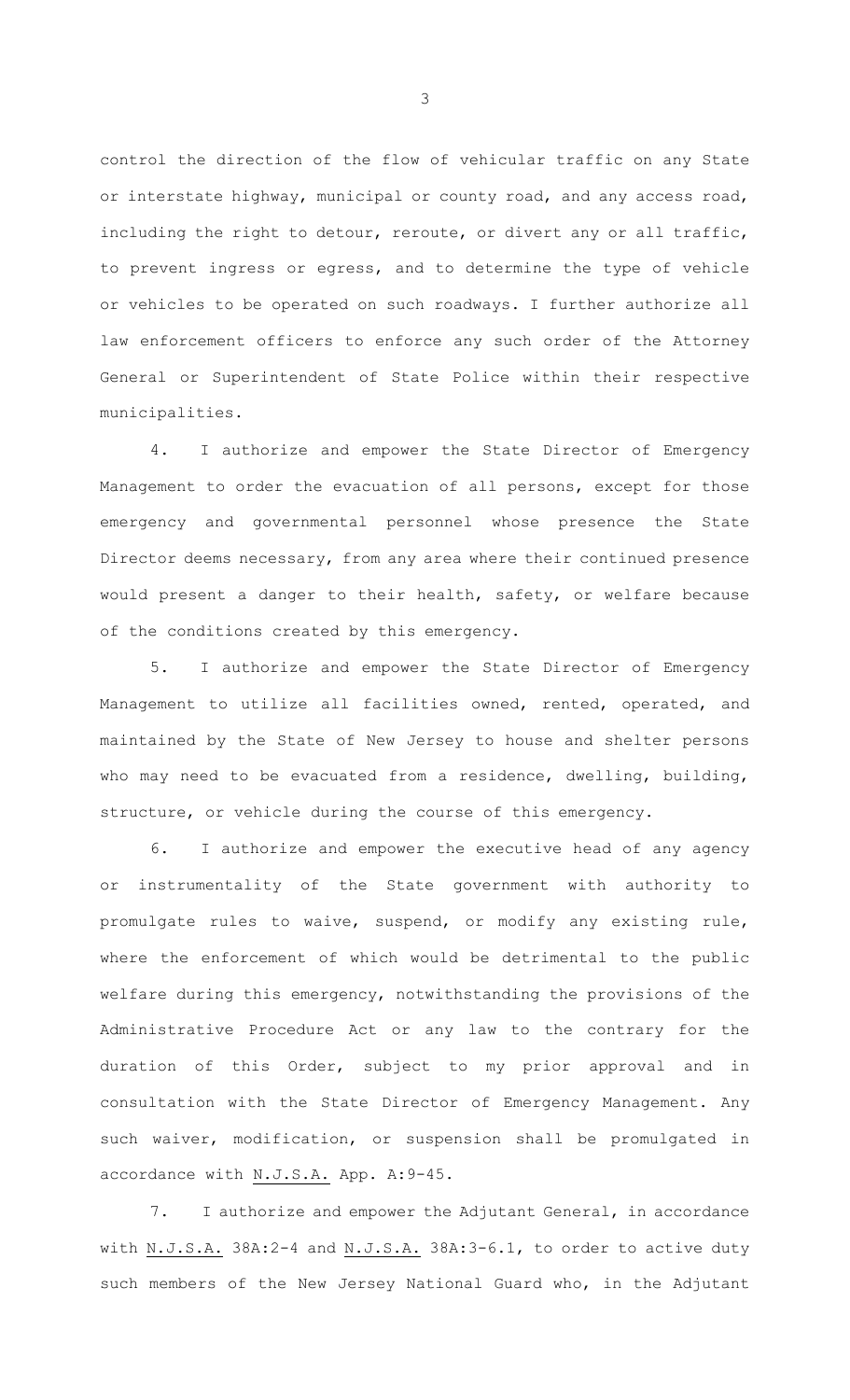General's judgment, are necessary to provide aid to those localities where there is a threat or danger to the public health, safety, and welfare and to authorize the employment of any supporting vehicles, equipment, communications, or supplies as may be necessary to support the members so ordered.

8. In accordance with the N.J.S.A. App. A:9-34 and N.J.S.A. App. A:9-51, I reserve the right to utilize and employ all available resources of the State government and of each and every political subdivision of the State, whether of persons, properties, or instrumentalities, and to commandeer and utilize any personal services and any privately-owned property necessary to protect against this Emergency.

9. In accordance with N.J.S.A. App. A: 9-40, no municipality, county, or any other agency or political subdivision of this State shall enact or enforce any order, rule, regulation, ordinance, or resolution which will or might in any way conflict with any of the provisions of this Order, or which will in any way interfere with or impede the achievement of the purposes of this Order.

10. It shall be the duty of every person or entity in this State or doing business in this State and of the members of the governing body and every official, employee, or agent of every political subdivision in this State and of each member of all other governmental bodies, agencies, and authorities in this State of any nature whatsoever, to cooperate fully with the State Director of Emergency Management in all matters concerning this State of Emergency.

11. In accordance with N.J.S.A. App. A: 9-34, N.J.S.A. App. A: 9-40.6, and N.J.S.A. 40A:14-156.4, no municipality or public or semipublic agency shall send public works, fire, police, emergency medical, or other personnel or equipment into any non-contiguous disaster-stricken municipality within this State, nor to any disaster-stricken municipality outside this State, unless and until

4